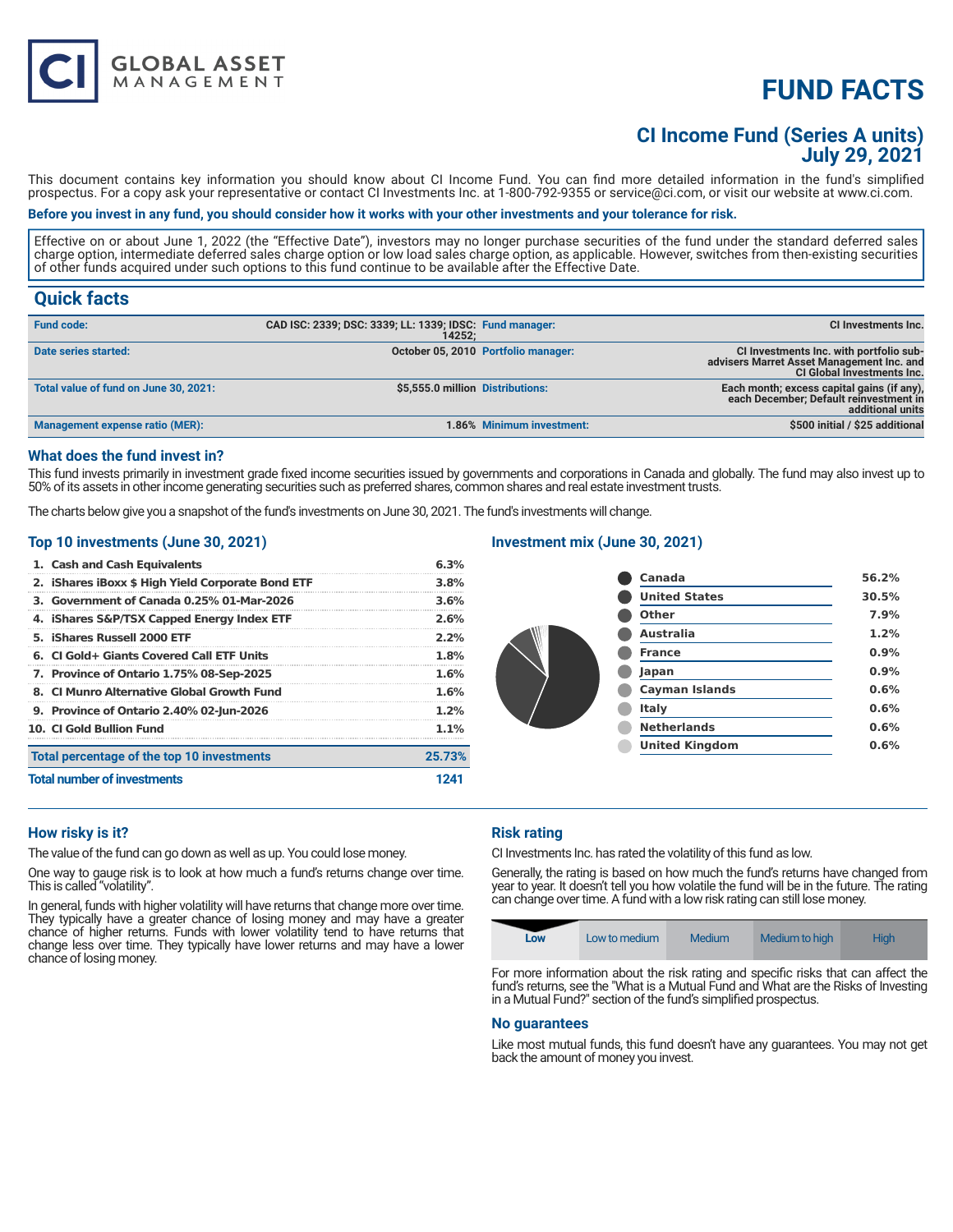## **CI Income Fund (Series A units)**

#### **How has the fund performed?**

This section tells you how Series A securities of the fund have performed over the past 10 calendar years. Returns are after expenses have been deducted. These expenses reduce the fund's returns.

#### **Year-by-year returns**

This chart shows how Series A securities of the fund performed in each of the past 10 calendar years. This fund series dropped in value in 1 of the last 10 calendar years. The range of returns and change from year to year can help you assess how risky the fund has been in the past. It does not tell you how the fund will perform in the future.



#### **Best and worst 3-month returns**

This table shows the best and worst returns for Series A securities of the fund in a 3- month period over the past 10 calendar years. The best and worst 3-month returns could be higher or lower in the future. Consider how much of a loss you could afford to take in a short period of time.

|                     | <b>Return</b> | 3 months ending | If you invested \$1,000 at the beginning of the period |
|---------------------|---------------|-----------------|--------------------------------------------------------|
| <b>Best return</b>  | 6.1%          | June 30. 2020   | Vour investment would be \$1,061.                      |
| <b>Worst return</b> | $-4.6%$       | March 31, 2020  | Your investment would be \$954.                        |

#### **Average return**

As at June 30, 2021, a person who invested \$1,000 in this series of units of the fund 10 years ago now has \$1,442. This works out to an annual compound return of 3.7%.

#### **Who is this fund for?**

#### **This fund may be suitable for you if you:**

- want to receive income<br>• want a single diversified
- want a single diversified income solution as the fixed-income component of a larger, diversified investment portfolio
- are investing for the short and/or medium term<br>• can tolerate low risk
- can tolerate low risk

#### **A word about tax**

In general, you'll have to pay income tax on any money you make on a fund. How much you pay depends on the tax laws of where you live and whether you hold the fund in a registered plan, such as a Registered Retirement Savings Plan or a Tax-Free Savings Account.

Keep in mind that if you hold your fund in a non-registered account, fund distributions are included in your taxable income, whether you get them in cash or have them reinvested.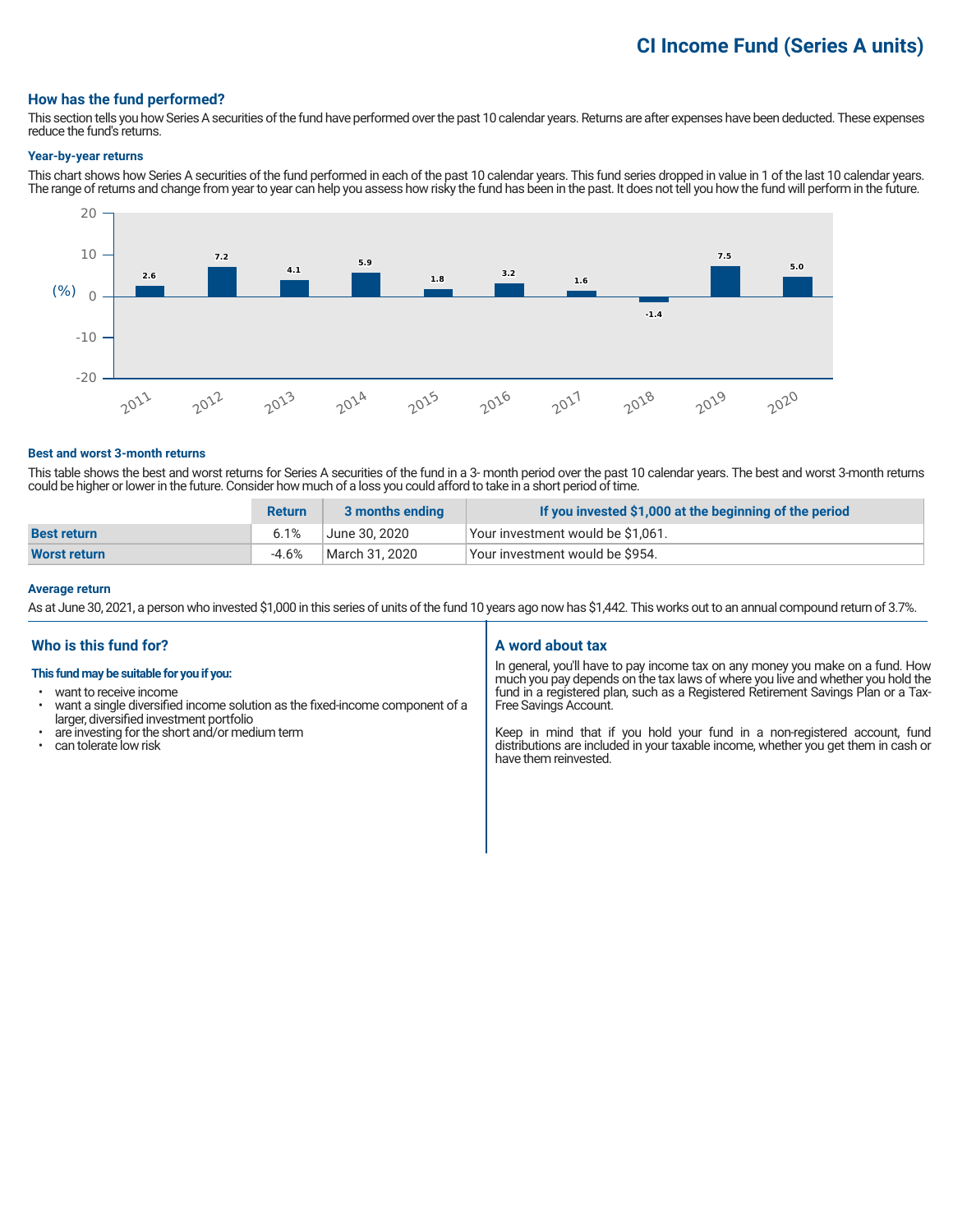# **CI Income Fund (Series A units)**

#### **How much does it cost?**

The following tables show the fees and expenses you could pay to buy, own and sell Series A securities of the fund. The fees and expenses — including any commissions — can vary among series of a fund and among funds. Higher commissions can influence representatives to recommend one investment over another. Ask about other funds and investments that may be suitable for you at a lower cost.

#### **1. Sales charges**

You may have to choose a sales charge option when you buy Series A securities of the fund. Ask about pros and cons of each option.

| What you pay                           |                                                     | <b>How it works</b>                                                                                                                                                                                                                                                                   |  |
|----------------------------------------|-----------------------------------------------------|---------------------------------------------------------------------------------------------------------------------------------------------------------------------------------------------------------------------------------------------------------------------------------------|--|
| in percent $(\%)$                      | in dollars<br>(S)                                   |                                                                                                                                                                                                                                                                                       |  |
| Initial sales charge                   |                                                     |                                                                                                                                                                                                                                                                                       |  |
| 0 to 5.0% of the amount you buy        | \$0 to<br>\$50.00 on<br>every<br>\$1,000 you<br>pay | You and your representative decide on the rate.<br>The initial sales charge is deducted from the amount you buy. It goes to your representative's firm as a commission.                                                                                                               |  |
| <b>Standard deferred sales charges</b> |                                                     |                                                                                                                                                                                                                                                                                       |  |
| If you sell within:                    | \$0 to<br>\$55.00 on                                | The standard deferred sales charge is a set rate and is deducted from the amount you sell based on the initial cost and<br>number of those securities.                                                                                                                                |  |
| 5.5%<br>1 year of buying               | every<br>\$1.000 of                                 | When you buy the fund, we pay your representative's firm a commission of 5%. Any standard deferred sales charge you pay<br>when you sell the fund goes to us.                                                                                                                         |  |
| 5.0%<br>2 years of buying              | original<br>cost you                                | You can sell up to 10% of your securities each year without paying a standard deferred sales charge subject to certain<br>restrictions ("10% free redemption right"). Your 10% free redemption right is reduced by the equivalent number of securities                                |  |
| 5.0%<br>3 years of buying              | sell                                                | you would have received if you had reinvested any cash distributions you received during the calendar year. If you exercised<br>your 10% redemption right and redeem your securities before the standard deferred sales charge schedule has expired, your                             |  |
| 4.0%<br>4 years of buying              |                                                     | standard deferred sales charge on a full redemption would be the same as if you had not redeemed securities under your<br>10% free redemption right.                                                                                                                                  |  |
| 4.0%<br>5 years of buying              |                                                     | $\bullet$<br>If you hold the fund in a non-registered account, if applicable, you can ask to receive cash distributions which are not<br>subject to standard deferred sales charges.                                                                                                  |  |
| 3.0%<br>6 years of buying              |                                                     | You can switch between standard deferred sales charge funds at any time without paying this sales charge. The standard                                                                                                                                                                |  |
| 2.0%<br>7 years of buying              |                                                     | deferred sales charge schedule will be based on the date you bought securities of the first fund and the rates and duration<br>of such schedule shall continue to apply.                                                                                                              |  |
| 0.0%<br>After 7 years                  |                                                     | Your securities will be converted into the initial sales charge option after the expiry of the standard deferred sales charge<br>schedule if you qualify for CI Prestige (and if available for your securities) and such securities will participate in CI Prestige.                  |  |
|                                        |                                                     |                                                                                                                                                                                                                                                                                       |  |
| Intermediate deferred sales charges    |                                                     |                                                                                                                                                                                                                                                                                       |  |
| If you sell within:                    | \$0 to<br>\$55.00 on<br>every                       | The intermediate deferred sales charge is a set rate and is deducted from the amount you sell based on the initial cost and<br>number of those securities.<br>When you buy the fund, we pay your representative's firm a commission of 4%. Any intermediate deferred sales charge you |  |
| 5.5%<br>1 year of buying               | \$1,000 of                                          | pay when you sell the fund goes to us.                                                                                                                                                                                                                                                |  |
| 5.0%<br>2 years of buying              | original<br>cost you                                | You can sell up to 10% of your securities each year without paying an intermediate deferred sales charge subject to certain<br>restrictions. Your 10% free redemption right is reduced by the equivalent number of securities you would have received if                              |  |
| 4.5%<br>3 years of buying              | sell                                                | you had reinvested any cash distributions you received during the calendar year. If you exercised your 10% redemption right<br>and redeem your securities before the intermediate deferred sales charge schedule has expired, your intermediate deferred                              |  |
| 4.0%<br>4 years of buying              |                                                     | sales charge on a full redemption would be the same as if you had not redeemed securities under your 10% free redemption<br>riaht.                                                                                                                                                    |  |
| 3.5%<br>5 years of buying              |                                                     | If you hold the fund in a non-registered account, if applicable, you can ask to receive cash distributions which are not<br>subject to intermediate deferred sales charges.                                                                                                           |  |
| 3.0%<br>6 years of buying              |                                                     | You can switch between intermediate deferred sales charge funds at any time without paying this sales charge. The<br>intermediate deferred sales charge schedule will be based on the date you bought securities of the first fund and the rates                                      |  |
| 7 years of buying<br>1.5%              |                                                     | and duration of such schedule shall continue to apply.                                                                                                                                                                                                                                |  |
| 0.0%<br>After 7 years                  |                                                     | Your securities will be converted into the initial sales charge option after the expiry of the intermediate deferred sales<br>charge schedule if you qualify for CI Prestige (and if available for your securities) and such securities will participate in CI                        |  |
|                                        |                                                     | Prestige.                                                                                                                                                                                                                                                                             |  |
| Low-load sales charges                 |                                                     |                                                                                                                                                                                                                                                                                       |  |
| If you sell within:                    | \$0 to<br>\$30.00 on                                | The low-load sales charge is a set rate and is deducted from the amount you sell based on the initial cost and number of                                                                                                                                                              |  |
| 3.0%                                   | every                                               | those securities.<br>When you buy the fund, we pay your representative's firm a commission of up to 2.5%. Any low-load sales charge you pay                                                                                                                                           |  |
| 1 year of buying<br>2.5%               | \$1,000 of<br>original                              | when you sell the fund goes to us.<br>If you hold the fund in a non-registered account, if applicable, you can ask to receive cash distributions which are not                                                                                                                        |  |
| 2 years of buying<br>2.0%              | cost you<br>sell                                    | subject to low-load sales charges.<br>You can switch between low-load sales charge funds at any time without paying this sales charge. The low-load sales                                                                                                                             |  |
| 3 years of buying<br>0.0%              |                                                     | charge schedule will be based on the date you bought securities of the first fund and the rates and duration of such<br>schedule shall continue to apply.                                                                                                                             |  |
| After 3 years                          |                                                     | Your securities will be converted into the initial sales charge option after the expiry of the low-load sales charge schedule if<br>you qualify for CI Prestige (and if available for your securities) and such securities will participate in CI Prestige.                           |  |